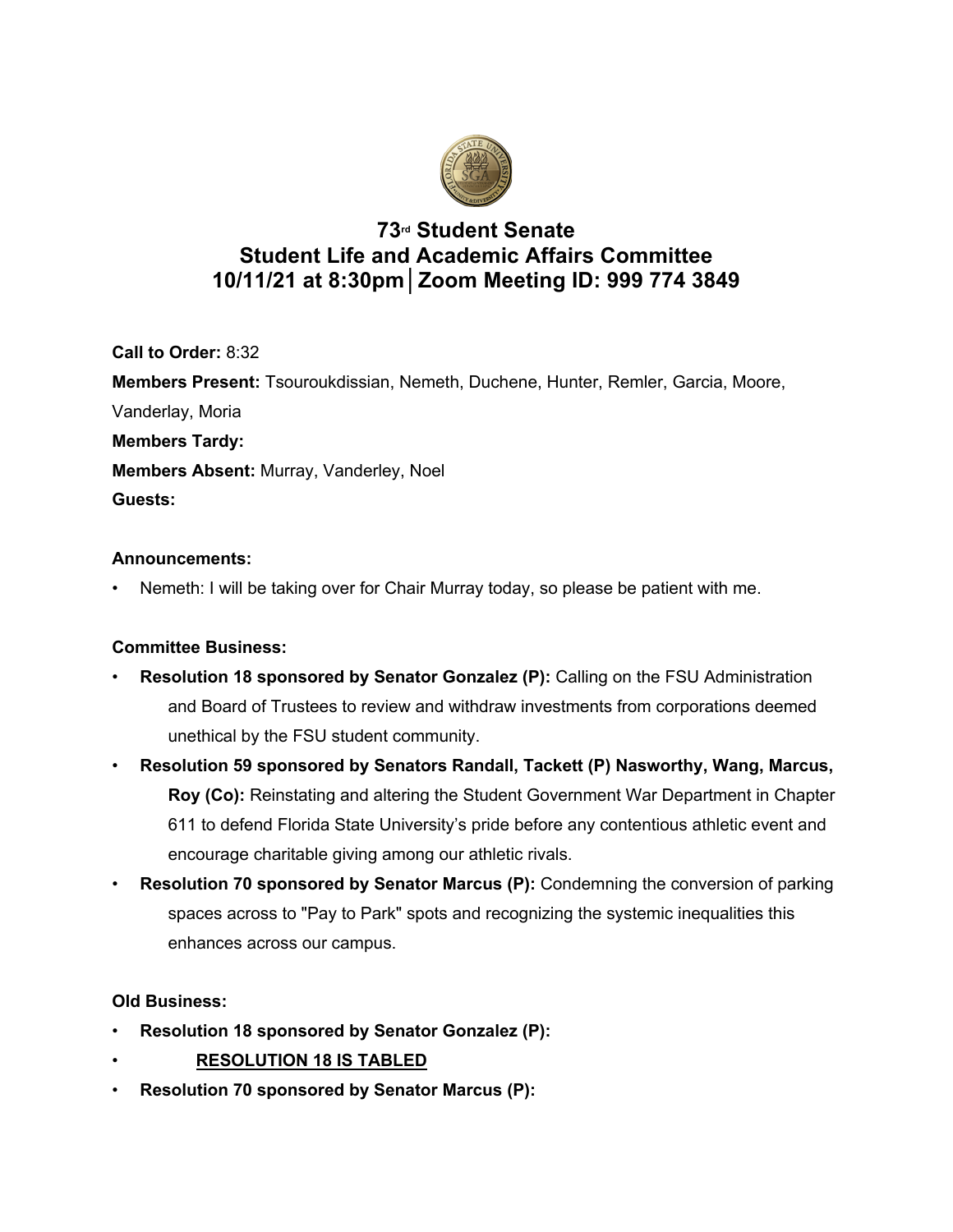#### • **RESOLUTION 70 IS TABLED**

#### **New Business:**

## • **Resolution 59 sponsored by Senators Randall, Tackett (P) Nasworthy, Wang, Marcus, Roy (Co):**

**Opening Statement:** 

• Tackett: So basically this is war powers act. Someone came to me and said that SGA needs to resemble real government and one thing we don't have is the ability to declare war. We do have some structural issues in the executive branch. We have lack of communication with them, athletes, don't have any cross state SGA conenctions. We can declare a mock state of war amongst another SGA during an athletic event through a charitable event and whoever wins would be declared the "superior" university. Sponsor yields with 2:40 to closing • Technical Non-Debatable Questions:

• Duchene: Does this require any action from any other student governments? Tackett: No, we would send the resolution and if there's no response we're technically the winner, if they do not respond to the charitable event.

• Duchene: If we declare war against UF and if they dont respond, do we still participate in the charitable event?

• Tackett: Not outlined in the document, but willing to amend.

• Randall: If we start this process we should finish it, this would allow us to do more fundraisers with specific groups such as veterans, food pantries, and underrepresented students.

## • **Sourdissen** \_\_\_ **moves to enter round-table discussion; \_Duchene\_\_ seconds**

• Round-Table Discussion:

• Sourdissen: Loves this idea, when it hits the floor, how do you think senate as a whole will react to this?

• Tackett: Thinks senators will like this bill and senate leadership seemed to like it. When it comes to the floor, I think it's going to be okay.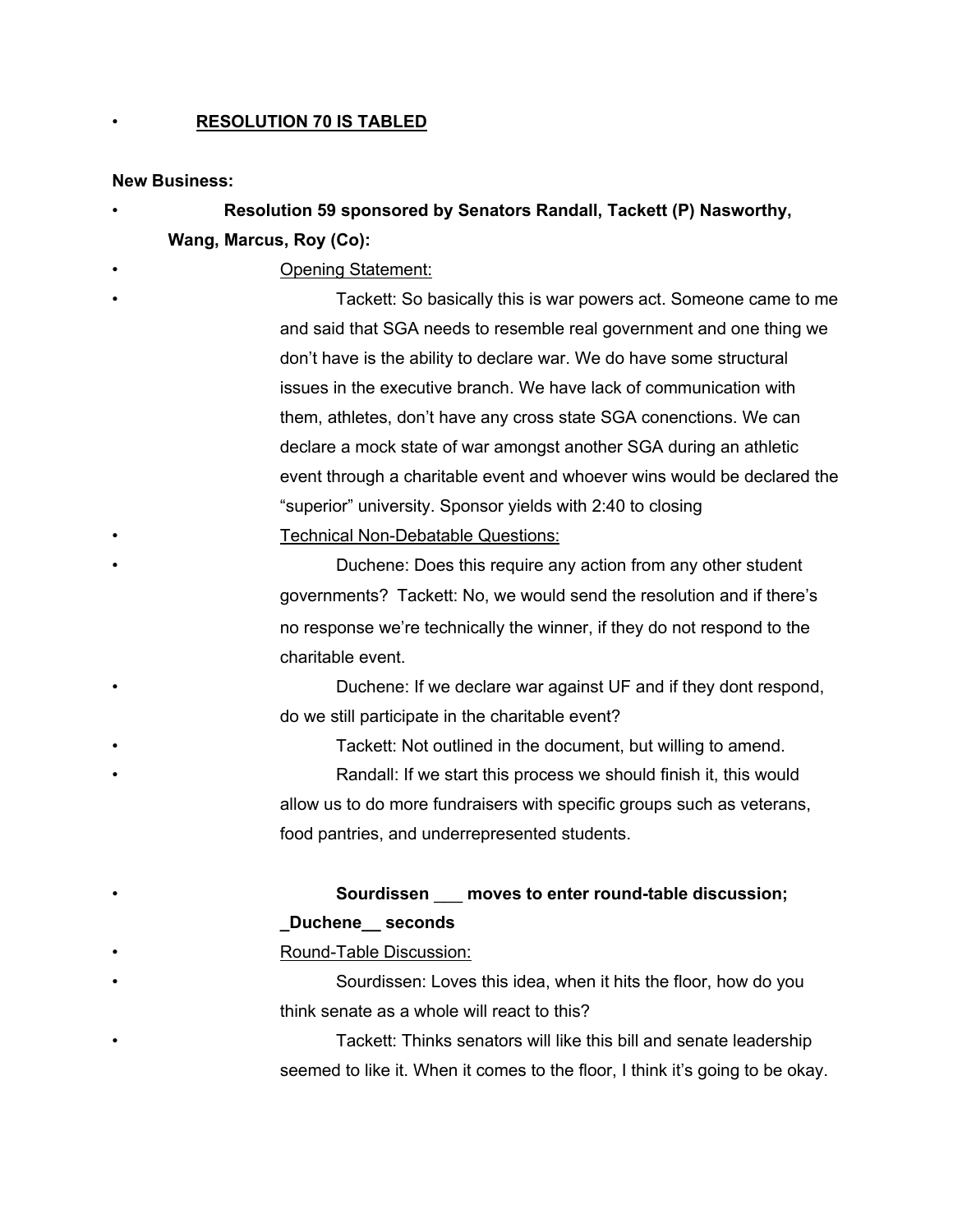This is supposed to be a charitable event and not something controversial with the word "war" attached to it.

• Duchene: Do you anticipate any disagreement, and how to guarantee funds go to veterans or food pantries?

• Randall: This was left intentionally vauge, underrepresented populations may vary between colleges. Populations of importance as well. Naming those groups is not necessarily what we wanted to do but that food insecurity was especially important across campus. Intentionally broad. How it will be selected, in the declaration of war, FSU will participate in this fundraising event, ideally we would like the other group to pick the same event. They could choose from any of the 3 events which is open to interpretation. Miami doesn't have a food pantry so thats why its vague.

• Duchene: In support, creative, and facilitate friendly rivalry. Engages students and creates funds for organizations. Really appreciates resolution.

• Hunter: Full support, really big supporter. Works towards senate mission of being charitable. Will vote yes.

• Duchene: 6.11 point C, if the opposing school does not respond to declaration, our school is superior and will continue with charitable event.

Hunter: We have the requirements to declare war, let's say it has to be submitted once a year for declaring war and it doesn't pass, whats the protocol?

Randall: As long as it passes, it's fine, as long as its submitted thats all that matters.

• Duchene: I know war is not a good thing, but this is an act of good between schools.

• Tackett: Talked about post season and march madness and how this could be a charitable event as well. Randall stated that could be alot of declarations of war. This does not also just have to be basketball or football, other sports can be included.

• Hunter: in regards to post season game, not enough time to make a charitable event.

• Looking for better word than post season